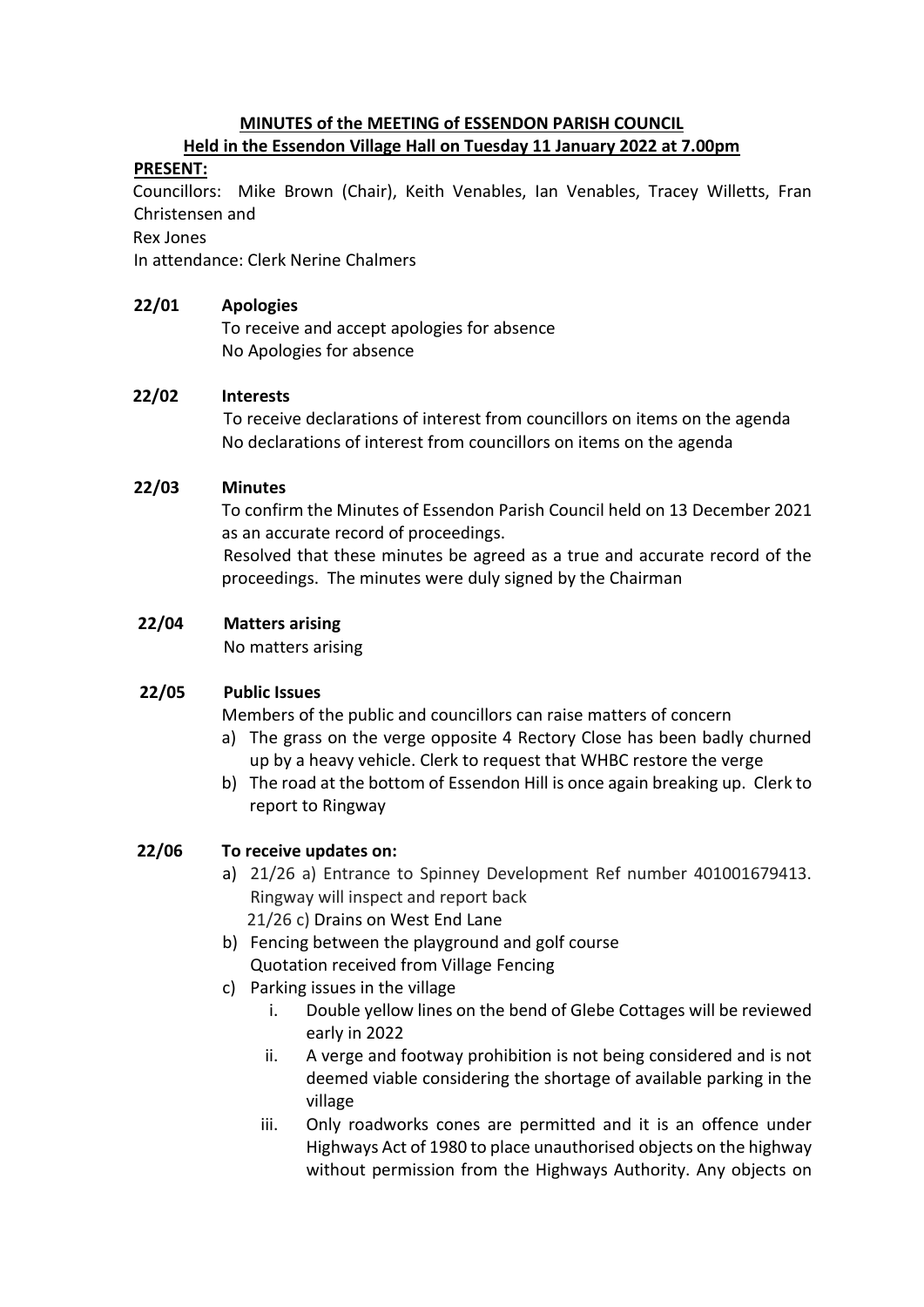the highways should be reported to the environment services team at Welwyn Hatfield Council as they can investigate and take further action.

d) Tree on the corner of Rectory Close and School Lane Trees at 30 Rectory Close, and opposite 12 Rectory Close have been removed

The locations will be considered for replanting in winter 2022/2023.

e) Trimming of trees adjacent to the Speed Indicator Device that will be necessary in the spring - noted

## **22/07 Planning**

- a) Update on notifications received and considered for planning applications between 14 December 2021 and 11 January 2022
- b) 53 High Road 6/2021/2816/HOUSE Dropped kerb amended application Council reiterated its previous objection

## **22/08 Finance**

- a) To authorise payments made in accordance with the budget.
- b) Payments clerk's salary, Hall hire Essendon Connect, EPC Meetings, Christmas Tree Event £22.50. AVG Antivirus software £74.99 All payments unanimously approved
- c) Investment Strategy document MB proposed that the document be accepted, IV seconded, and it was unanimously approved.
- d) Investment of funds for the Hall Replacement Fund meeting to be set up with CCLA, MB, IV and NC. A further £15,000 to be transferred from the Community account to the Hall Replacement Fund account. Proposed by IV, seconded by KV, unanimously approved.
- e) Precept demand submitted. Noted
- f) Resolved to accept the quotation of £2,495.00 +VAT from Village Fencing to replace the lower boundary fence of the playground. Proposed by MB, seconded by RJ, unanimously approved.
- g) Note that on 14 July 2021 (minute 21/58 d) Council agreed that repayment of the loan of £5,000 to the Hall Management committee for payment to OT Construction Ltd should be deferred for a period of one year.

## **22/09 Correspondence**

- a) Update from Crotus on behalf of Tarmac on its plans for a sustainable garden community to the south and east of Welwyn Garden City, known as Birchall Garden Suburb. Council proposes that Tarmac call a public meeting in the Village Hall to present its plans and address any local issues which may arise
- b) Request from Camfield Estate that the Council support a proposal to remove the existing gate and resite it where the bollards currently are. These will be removed, thereby having only

one locked entry point. No objection was raised.

c) Community Voluntary Service for Broxbourne and East Herts - General Update including